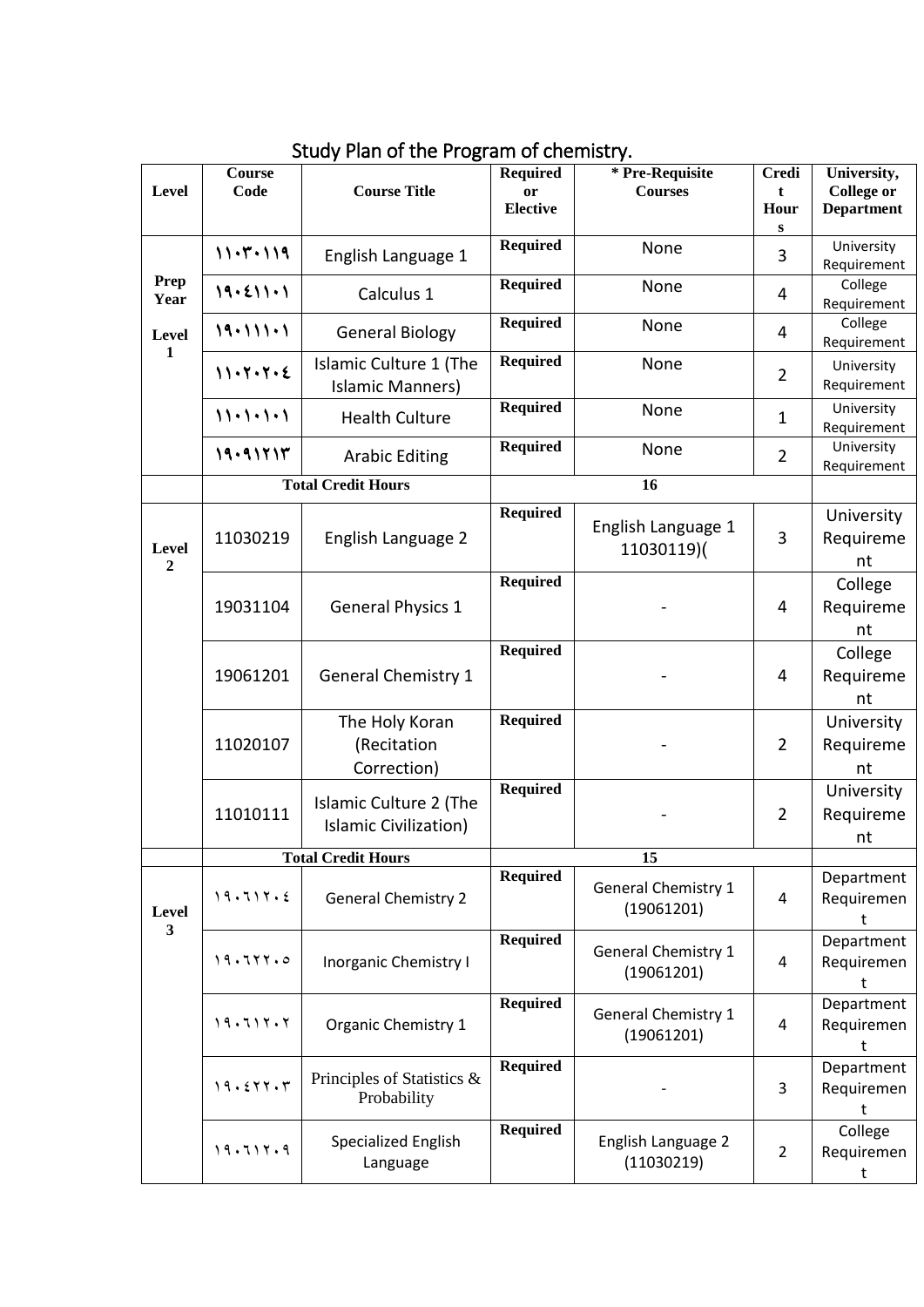|                         |                           |                                         | <b>Required</b> |                                            |                  | University |
|-------------------------|---------------------------|-----------------------------------------|-----------------|--------------------------------------------|------------------|------------|
|                         | 11.1.111                  | <b>Voluntary Community</b><br>Service 1 |                 |                                            | $\mathbf 0$      | Requiremen |
|                         |                           |                                         |                 |                                            |                  | t          |
|                         | <b>Total Credit Hours</b> |                                         | 17              |                                            |                  |            |
|                         |                           |                                         | <b>Required</b> |                                            | $\overline{3}$   | Departmen  |
| Level                   | 19.7117.1                 | Organic Chemistry 2                     |                 | <b>Organic Chemistry 1</b>                 |                  | ŧ          |
| $\overline{\mathbf{4}}$ |                           |                                         |                 | (19061202)                                 |                  | Requireme  |
|                         |                           |                                         |                 |                                            |                  | nt         |
|                         |                           |                                         | <b>Required</b> |                                            | $\overline{4}$   | Departmen  |
|                         |                           |                                         |                 | <b>Inorganic Chemistry I</b>               |                  | ŧ          |
|                         | 19.711.7                  | Inorganic Chemistry 2                   |                 | (19062205)                                 |                  | Requireme  |
|                         |                           |                                         |                 |                                            |                  | nt         |
|                         |                           |                                         | <b>Required</b> |                                            | $\overline{4}$   | Departmen  |
|                         |                           |                                         |                 | <b>General Physics 1</b>                   |                  | ŧ          |
|                         | 19.5777.1                 | <b>General Physics 2</b>                |                 | (19031104)                                 |                  | Requireme  |
|                         |                           |                                         |                 |                                            |                  | nt         |
|                         |                           |                                         | <b>Required</b> |                                            | $\overline{3}$   | Departmen  |
|                         |                           |                                         |                 | <b>General Biology</b>                     |                  | t          |
|                         | 19.11111                  | <b>General Physiology</b>               |                 | (19011101)                                 |                  | Requireme  |
|                         |                           |                                         |                 |                                            |                  | nt         |
|                         |                           |                                         | <b>Required</b> |                                            | $\overline{3}$   | Departmen  |
|                         |                           |                                         |                 | Calculus 1                                 |                  | ŧ          |
|                         | 19.517.7                  | Calculus 2                              |                 | (19041101)                                 |                  |            |
|                         |                           |                                         |                 |                                            |                  | Requireme  |
|                         |                           |                                         | Required        |                                            | $\boldsymbol{0}$ | nt         |
|                         | 11010123                  | <b>Voluntary Community</b>              |                 |                                            |                  | University |
|                         |                           | Service 2                               |                 |                                            |                  | Requireme  |
|                         |                           | <b>Total Credit Hours</b>               |                 | 17                                         |                  | nt         |
| Level                   |                           |                                         | <b>Required</b> |                                            |                  | Department |
| 5                       | 19.7157V                  | Inorganic Chemistry 3                   |                 | <b>Inorganic Chemistry</b><br>2 (19062202) | 3                |            |
|                         |                           |                                         | <b>Required</b> | <b>General Chemistry 2</b>                 |                  | Department |
|                         | ۱۹۰۶۱۳۰۷                  | <b>Physical Chemistry 1</b>             |                 | (19061204)                                 | 3                |            |
|                         |                           |                                         | <b>Required</b> |                                            |                  | Department |
|                         | 19.711770                 | <b>Analytical Chemistry</b>             |                 | <b>General Chemistry 1</b>                 | 4                |            |
|                         |                           |                                         |                 | (19061201)                                 |                  |            |
|                         | 19.7117.2                 | Biochemistry 1                          | <b>Required</b> | Organic Chemistry 2                        | 4                | Department |
|                         |                           |                                         |                 | (19061301)                                 |                  |            |
|                         | 19.71219                  | <b>Petroleum Chemistry</b>              | <b>Required</b> | Organic Chemistry 2                        | $\overline{2}$   | Department |
|                         |                           |                                         |                 | (19061301)                                 |                  |            |
|                         | 11.1.117                  | Research and Essay                      | <b>Required</b> |                                            | $\overline{2}$   | University |
|                         |                           | Writing skills                          |                 |                                            |                  |            |
|                         | <b>Total Credit Hours</b> |                                         | 18              |                                            |                  |            |
|                         |                           |                                         | <b>Required</b> |                                            |                  | Departmen  |
| Level                   | 19.711777                 | <b>Physical Chemistry 2</b>             |                 | <b>Physical Chemistry 1</b>                | $\overline{2}$   |            |
| 6                       |                           |                                         |                 | (19061307)                                 |                  | Requireme  |
|                         |                           |                                         |                 |                                            |                  | nt         |
|                         | 19.71372                  | <b>Analytical Chemistry</b>             | <b>Required</b> | <b>Analytical Chemistry</b>                |                  | Departmen  |
|                         |                           | 2                                       |                 | 1 (19061325)                               | 4                | t          |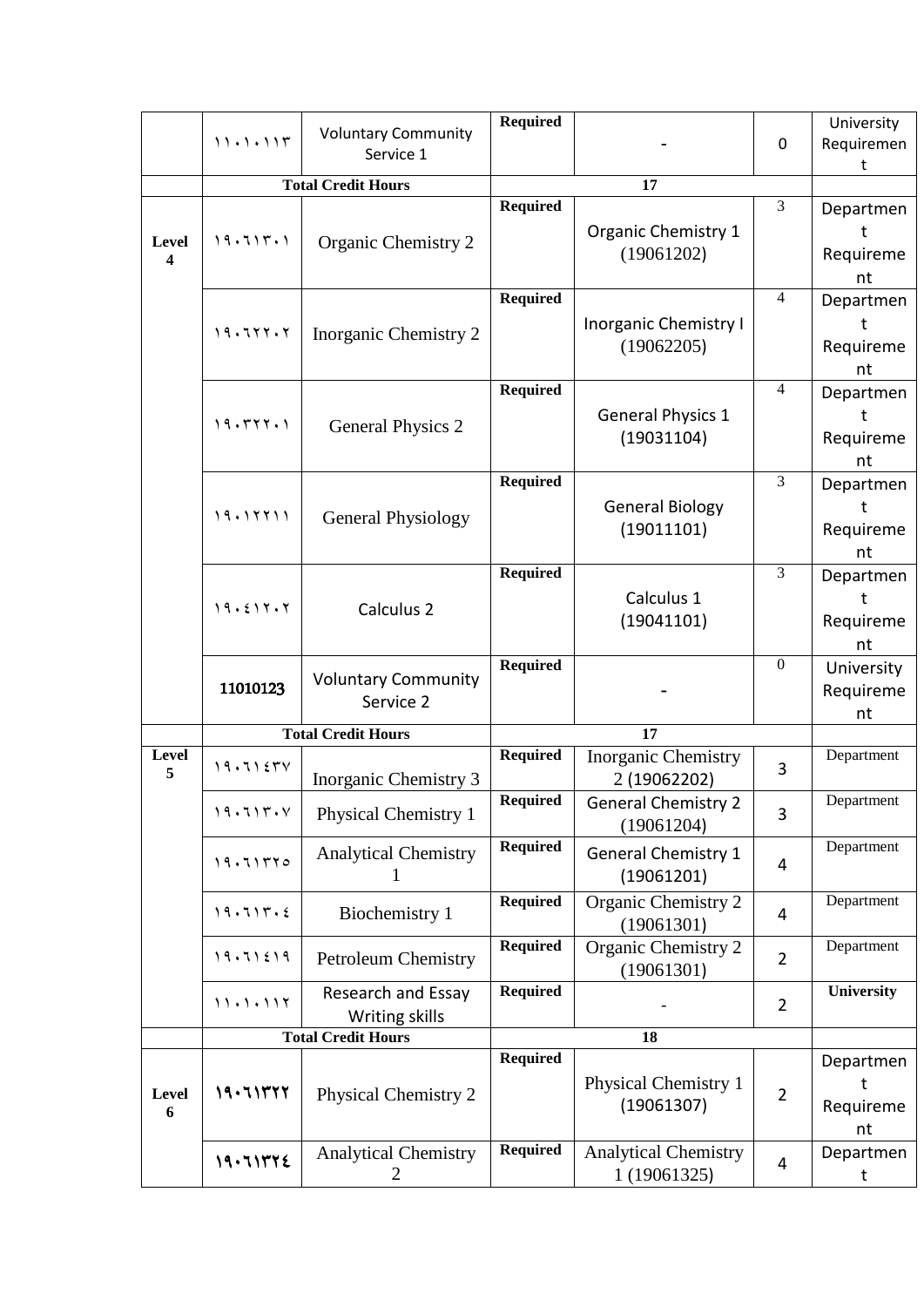|       |              |                                             |                 |                                             |                | Requireme       |
|-------|--------------|---------------------------------------------|-----------------|---------------------------------------------|----------------|-----------------|
|       |              |                                             | <b>Required</b> |                                             |                | nt              |
|       |              | Chemistry of<br>Heterocyclic<br>Compounds   |                 | Organic Chemistry 2                         |                | Departmen<br>ŧ  |
|       | 19.715.7     |                                             |                 | (19061301)                                  | $\overline{2}$ | Requireme       |
|       |              |                                             |                 |                                             |                | nt              |
|       |              |                                             | <b>Required</b> |                                             |                | Departmen       |
|       | 19.711712    | Environmental                               |                 |                                             |                | ŧ               |
|       |              | Chemistry                                   |                 |                                             | 3              | Requireme       |
|       |              |                                             |                 |                                             |                | nt              |
|       |              |                                             | <b>Required</b> |                                             |                | Departmen       |
|       | 19.711777    | Principles of Industrial<br>Chemistry       |                 | <b>General Chemistry 2</b><br>(19061204)    | $\overline{2}$ | t               |
|       |              |                                             |                 |                                             |                | Requireme       |
|       |              |                                             | <b>Required</b> |                                             |                | nt              |
|       |              |                                             |                 | <b>Physical Chemistry 1</b>                 |                | Departmen<br>t  |
|       | 19.71217     | Electrochemistry                            |                 | (19061307)                                  | $\overline{2}$ | Requireme       |
|       |              |                                             |                 |                                             |                | nt              |
|       |              |                                             | <b>Required</b> |                                             |                | Departmen       |
|       | 19.711717    | Nuclear and<br><b>Radioactive Chemistry</b> |                 | <b>Physical Chemistry 1</b>                 |                | t               |
|       |              |                                             |                 | (19061307)                                  | $\overline{2}$ | Requireme       |
|       |              |                                             |                 |                                             |                | nt              |
|       |              | <b>Total Credit Hours</b>                   |                 | 17                                          |                |                 |
|       |              |                                             |                 |                                             |                |                 |
|       |              |                                             | <b>Required</b> |                                             |                | Departmen       |
| Level | 19.71277     | <b>Polymer Chemistry</b>                    |                 | Organic Chemistry 2                         | 3              | t.              |
| 7     |              |                                             |                 | (19061301)                                  |                | Requireme       |
|       |              |                                             |                 |                                             |                | nt              |
|       |              |                                             | <b>Required</b> |                                             |                | Departmen<br>t  |
|       | 19.71217     | <b>Analytical Chemistry</b><br>3            |                 | <b>Analytical Chemistry</b><br>1 (19061325) | 3              | Requireme<br>nt |
|       |              |                                             |                 |                                             |                |                 |
|       |              |                                             | <b>Required</b> |                                             |                | Departmen       |
|       |              |                                             |                 | <b>Physical Chemistry 1</b>                 |                | t               |
|       | 19.71271     | <b>Physical Chemistry 3</b>                 |                 | (19061307)                                  | 3              | Requireme       |
|       |              |                                             |                 |                                             |                | nt              |
|       |              |                                             | <b>Required</b> |                                             |                | Departmen       |
|       | 19.711711    | Spectroscopy                                |                 | Organic Chemistry 2                         | $\overline{2}$ |                 |
|       |              |                                             |                 | (19061301)                                  |                | Requireme       |
|       |              |                                             | <b>Required</b> |                                             |                | nt              |
|       |              |                                             |                 |                                             |                | Departmen       |
|       | 19.71277     | <b>Graduation Project</b>                   |                 | Passing 85 hr                               | $\overline{2}$ | Requireme       |
|       |              |                                             |                 |                                             |                | nt              |
|       |              |                                             | <b>Required</b> | Principles of                               | 3              | Elective (1)    |
|       | $19.71$ $25$ | <b>Water Treatment</b>                      |                 | <b>Industrial Chemistry</b><br>(19061326)   |                |                 |